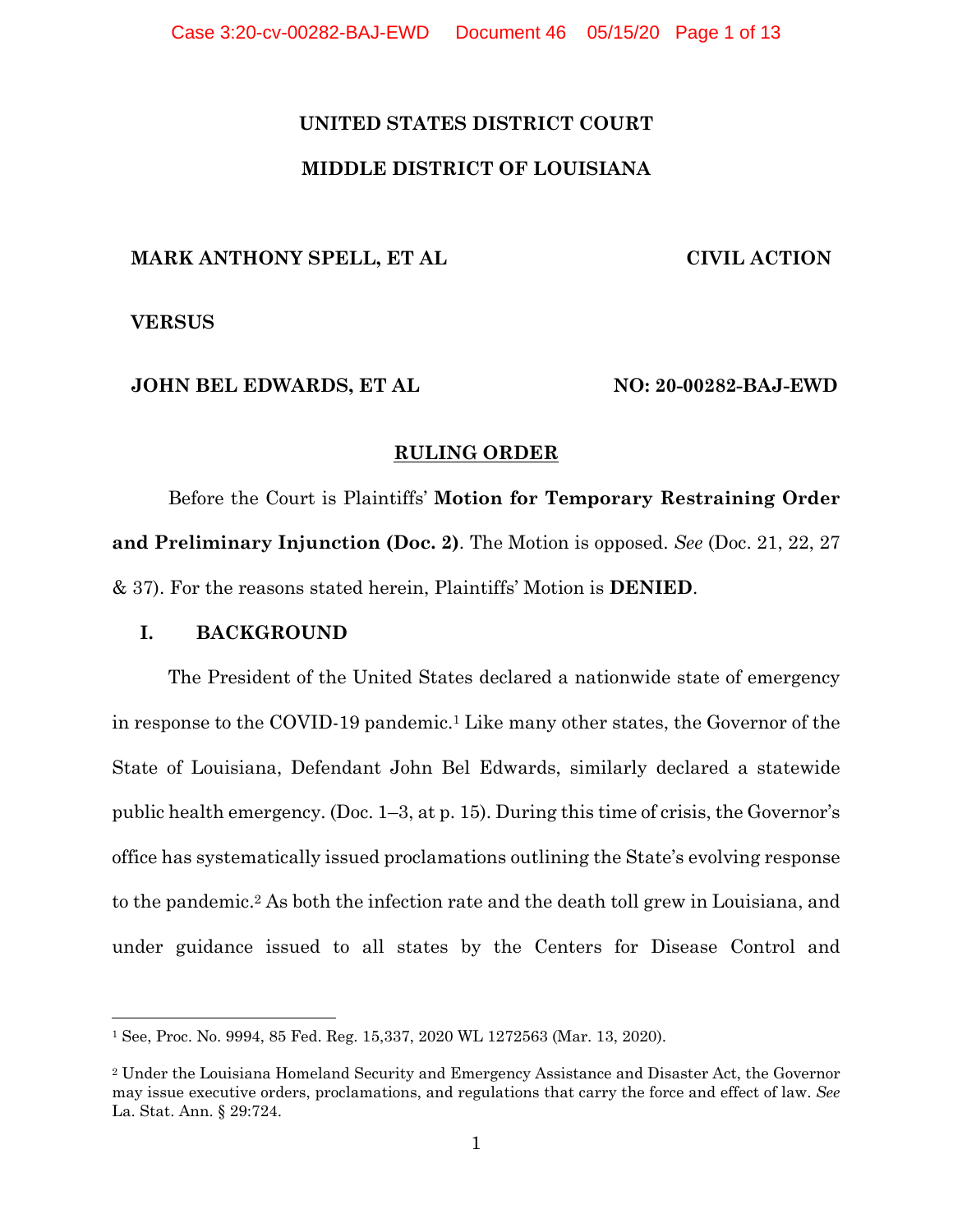Prevention, the Governor's proclamations, *inter alia*, imposed tighter restrictions upon the ability of persons to gather and congregate. (Doc. 21, at p. 5). At the time the Complaint and Motion were filed, the most recent Proclamation, No. 52 JBE 2020, included a provision restricting the gathering of more than ten people in a single space at a single time. (Doc. 1–2, at p. 2). The Proclamation was issued to promote efforts to limit the rapid spread of COVID-19.

Plaintiff Mark Anthony Spell is the pastor of Plaintiff Life Tabernacle Church, located in the Baton Rouge area. (Doc. 1, at ¶¶ 3–4). Plaintiff Spell alleges that the restrictions contained in the Governor's proclamation violate his constitutional rights.3 Specifically, Plaintiffs' nine claims allege that the Governor's orders violate: the Free Exercise, Establishment, Freedom of Assembly, and Free Speech clauses of the First Amendment of the United States Constitution; the Equal Protection clause under the Fourteenth Amendment of the United States Constitution; the Free Exercise, Freedom of Assembly and Freedom of Speech clauses of the Louisiana Constitution; and the provisions of the Louisiana Homeland Security and Emergency Assistance Act by using emergency powers to abridge constitutional rights. *Id*. at ¶¶ 44, 66, 70, 75, 82, 86, 92, 98, 111. Plaintiffs seek an injunction preventing these orders from being enforced against them and seek compensation for the alleged

<sup>3</sup> Plaintiffs' Motion also challenged an order issued by the Nineteenth Judicial District Court placing Plaintiff Spell under house arrest following his arrest for aggravated assault, which allegedly prevented him from preaching or assembling his congregation. However, Plaintiffs subsequently dismissed Judge Fred T. Crifasi, who issued the bond order requiring house arrest, as an original Defendant in the case, as well as Mayor Sharon Weston Broome and Mayor David Barrow, who were among the named Defendants. *See* (Docs. 23, 24). In doing so, Plaintiffs have abandoned any challenges to the state court's order that was initially challenged in the Motion. Counsel for Plaintiffs expressly dismissed all such challenges to the state court's ruling in Plaintiff Spell's criminal case during the hearing held on this Motion on May 14, 2020.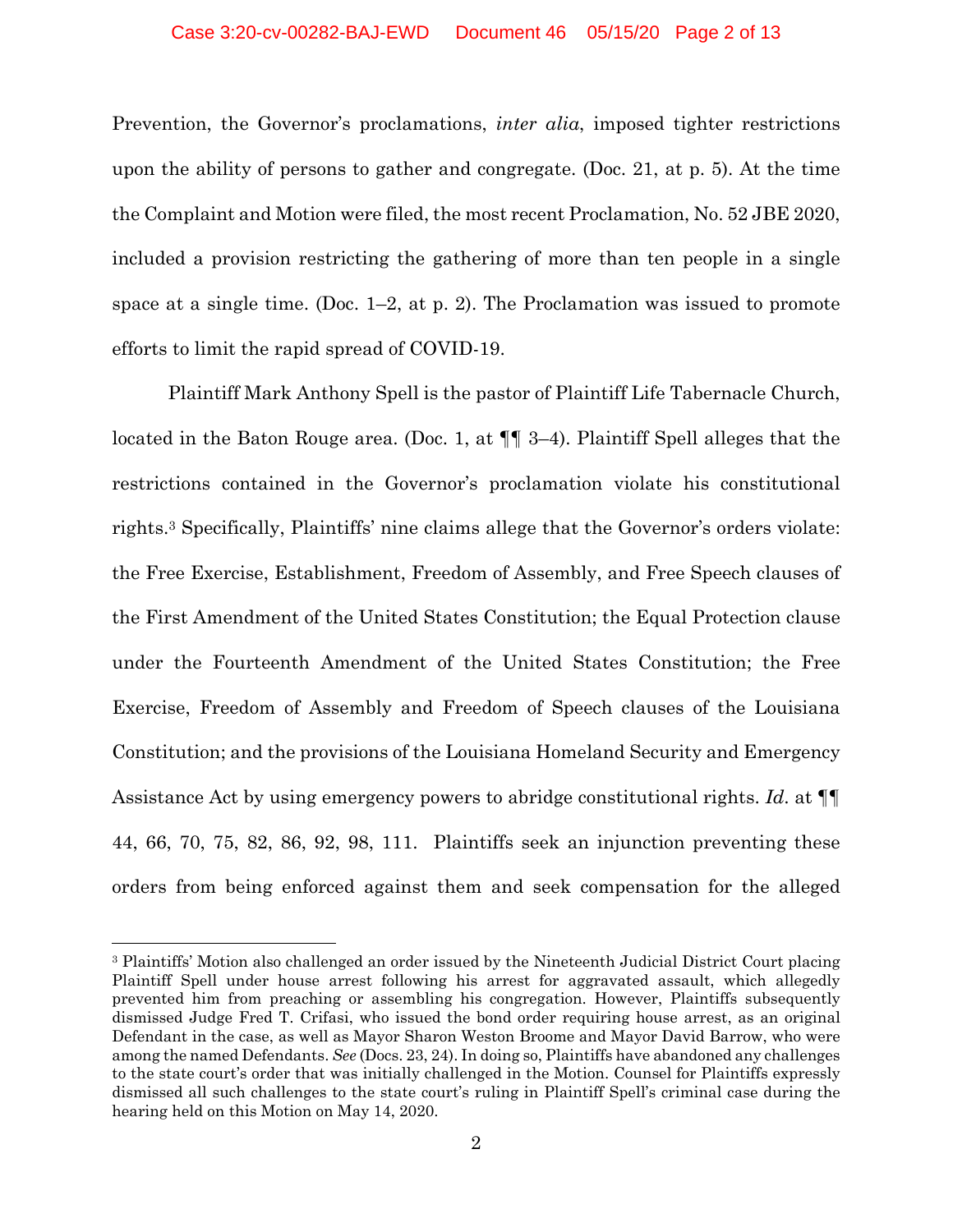deprivation of their constitutional rights. (Doc. 1 at ¶ 2). Plaintiffs also ask the Court to prohibit the enforcement of the Governor's Executive Order by Defendants Central City Police Chief Roger Corcoran and East Baton Rouge Parish Sheriff Sid Gautreaux.

At the core of their argument, Plaintiffs submit that their congregation "is a large assembly of more than 2,000 individuals" whose religious beliefs require them to assemble for church in person. (Doc. 1 at  $\P$  17). Additionally, Plaintiff Spell avers that he is imbued with a "duty to lay hands on the sick and pray for them so that they may become well," which, along with holy communion and the love offering, would lose meaning absent a public gathering. *Id*. at ¶¶ 20–21. Plaintiffs allege that, in an effort to enforce the orders, Defendant Gautreaux personally threatened Plaintiff Spell with arrest if he continued holding church assemblies. *Id*. at ¶ 24. Defendant Gautreaux denies that he has ever threatened Plaintiff Spell with arrest. (Doc. 27–1 at ¶ 8). When Plaintiff Spell continued to hold services, six misdemeanor summonses were issued to him by Defendant Corcoran *(*Doc. 1 at ¶ 28), yet he was not arrested or placed in police custody for conducting religious services.

On May 12, 2020, Defendants duly filed oppositions to the Motion. *See* (Docs. 21, 22, 27). Thereafter, Plaintiffs voluntarily dismissed three Defendants, as discussed *supra*.4 Remaining Defendants filed motions to dismiss. *See* (Docs. 25, 26). On May 14, 2020, the Court held a hearing on the merits of the instant Motion.

<sup>4</sup> The three original Defendants who were voluntarily dismissed by Plaintiffs include Baton Rouge Mayor Sharon Weston Broome, Central City Mayor David Barrow, and Judge Fred T. Crifasi.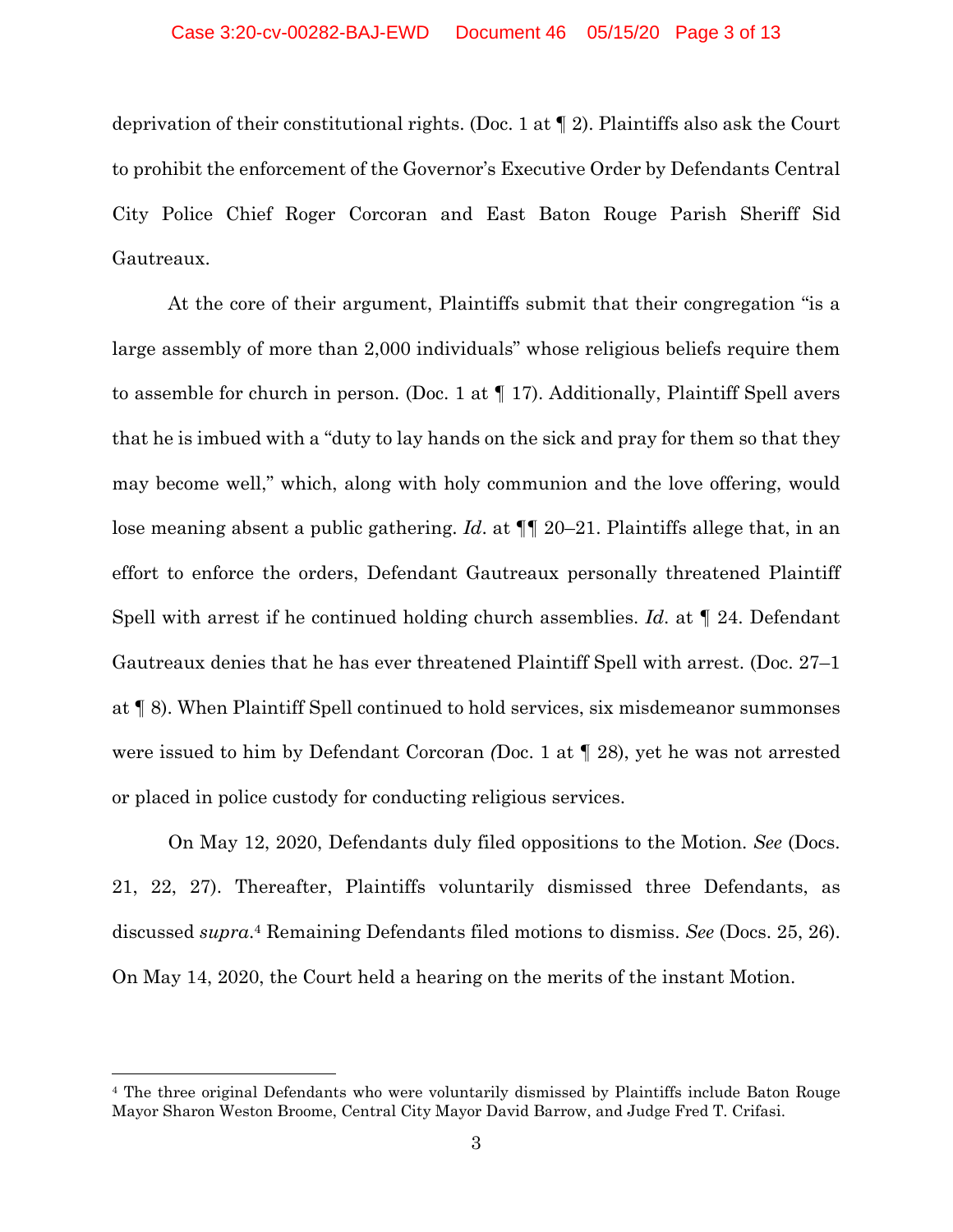#### **II. LEGAL STANDARD**

Under Federal Rule of Civil Procedure 65(b), to obtain injunctive relief by way of a Temporary Restraining Order, Plaintiffs must establish: (1) a substantial likelihood of prevailing on the merits; (2) a substantial threat of irreparable injury if the injunction is not granted; (3) that the threatened injury outweighs any harm that will result to the non-movant if the injunction is granted; and (4) that the injunction will not disserve the public interest. See *Ridgely v. Fed. Emergency Mgmt. Agency*, 512 F.3d 727, 734 (5th Cir. 2008). These elements also apply to Plaintiffs' request for a preliminary injunction, which is "an extraordinary and drastic remedy" that is "never to be awarded as of right." *Munaf v. Geren*, 553 U.S. 674, 689-90 (2008) (internal citations and quotations omitted). See also *Allied Mktg. Grp., Inc. v. CDL Mktg., Inc*., 878 F.2d 806, 809 (5th Cir. 1989).

At all times, the burden of persuasion remains with Plaintiffs as to each of the four elements. If Plaintiffs fail to meet the burden regarding any of the required elements, the Court need not address the other elements necessary for granting a preliminary injunction. *See Roho, Inc. v. Marquis*, 902 F.2d 356, 261 (5th Cir. 1990) (declining to address the remaining elements necessary to obtain a preliminary injunction after finding that the plaintiff failed to show a substantial likelihood of success on the merits).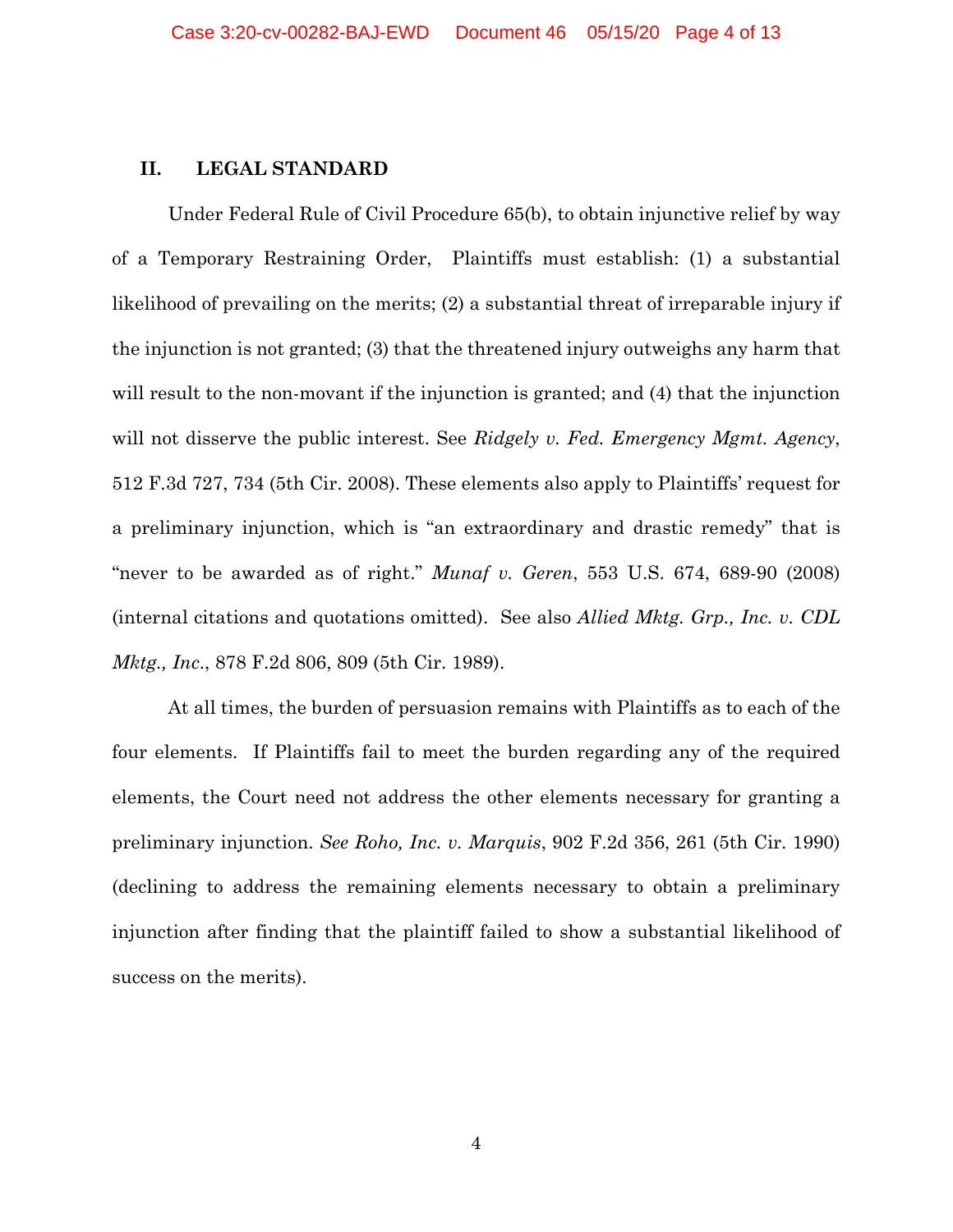#### **III. DISCUSSION**

The first factor Plaintiffs must meet for entitlement to injunctive relief is the likelihood of success on the merits. Plaintiffs allege that the Governor's orders have been "discriminatorily and disparately applied" against them while allowing "local and similarly situated non-religious businesses" to remain open, accommodating "gatherings, crowds of more than ten (10) people…without the enforcement of any 'social distancing,' or other measures supposedly required by the Emergency Orders." (Doc. 2, at p. 3). This prohibition as applied to churches, Plaintiffs argue, is therefore an arbitrary and discriminatory distinction. (Doc. 1, at  $\P$  57). Additionally, Plaintiffs argue that the requirements of the Governor's orders prohibit religious practices such as baptisms and the laying on of hands, which violates the Establishment Clause by dictating what Plaintiffs can and cannot include in their service. (Doc. 2–2 at p. 7).

Plaintiffs seek recognition of their constitutional rights in a vacuum, curiously paying no heed to the pandemic that has spread across the entire nation in a matter of mere weeks. The Complaint and instant Motion heavily reference the importance of individual freedoms, which neither the Court nor the Defendants dispute. However, Plaintiffs ignore controlling law under these perilous circumstances.

In determining "the framework governing emergency public health measures," the United States Court of Appeals for the Fifth Circuit has looked to the Supreme Court's decision in *Jacobson v. Commonwealth of Massachusetts*, 197 U.S. 11 (1905). *See In re Abbott*, 954 F.3d 772, 778 (5th Cir. 2020). Indeed, the Supreme Court has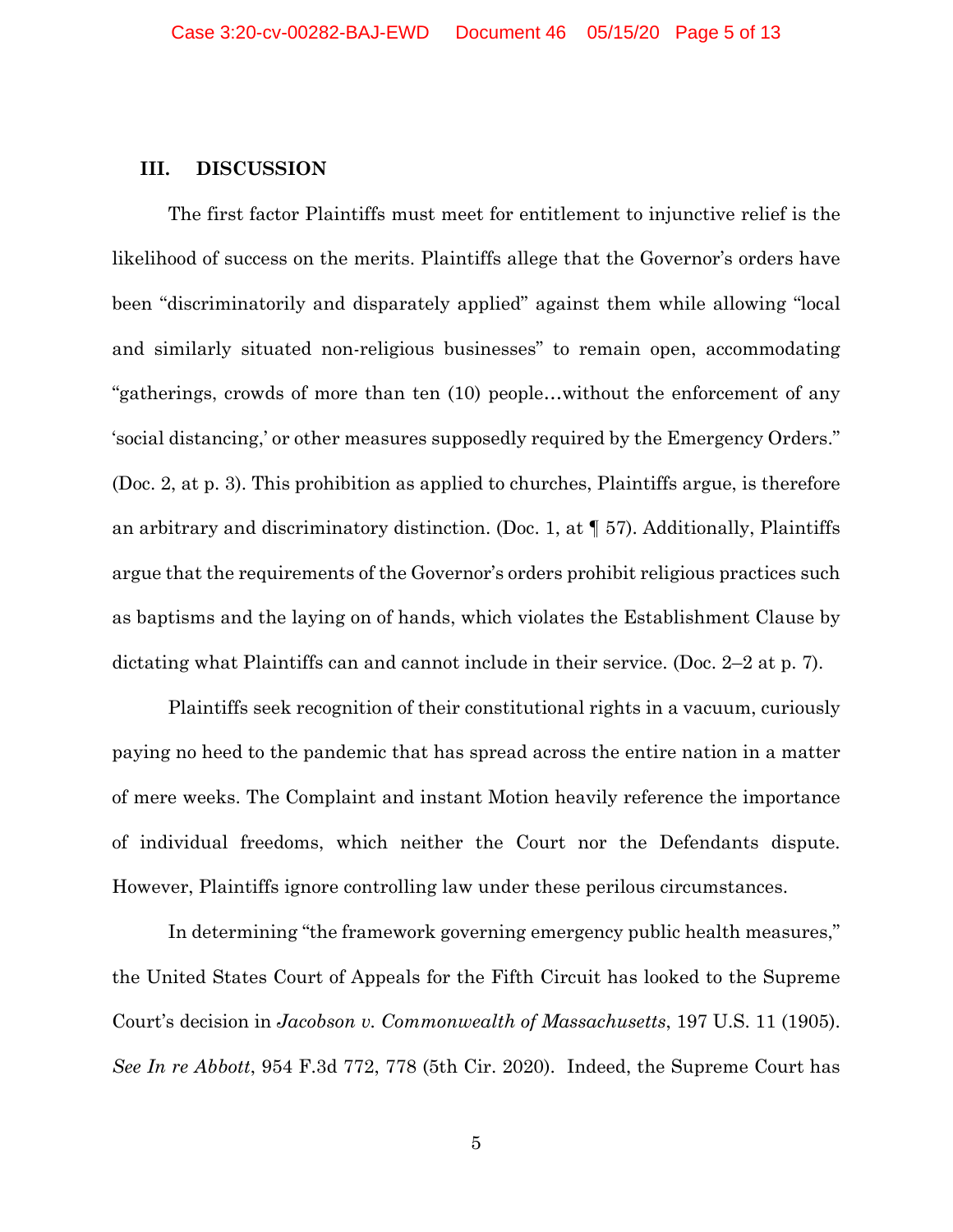#### Case 3:20-cv-00282-BAJ-EWD Document 46 05/15/20 Page 6 of 13

long recognized that "liberty secured by the Constitution" is not absolute in the face of an epidemic, but rather that a community "has the right to protect itself against an epidemic of disease which threatens the safety of its members." *Jacobson* 11 U.S*.*  at 29.

The Supreme Court has also recognized that "[T]he right to practice religion freely does not include liberty to expose the community…to communicable disease or the latter to ill health or death." *Prince v. Massachusetts*, 321 U.S. 158, 166–67 (1944). According to the Fifth Circuit, *Jacobson* stands for the following principle: "'[U]nder the pressure of great dangers,' constitutional rights may be reasonably restricted 'as the safety of the general public may demand.'" *Abbott*, 954 F.3d at 778 (quoting *Jacobson*, 11 U.S. at 29). In fact, the "settled rule allows the state to," for example, "restrict . . . one's right to peace[fully] assemble, *to publicly worship*, to travel, and even to leave one's home." *In re Abbott*, 954 F.3d at 778 (emphasis added). Where a law that burdens religious freedom is neutral and generally applicable to all citizens and institutions, it is not subject to a heightened scrutiny above the standard rational-basis review. *Church of the Lukumi Babalu Aye, Inc. v. City of Hialeah*, 508 U.S. 520, 531 (1993).

Plaintiffs argue that the orders are discriminatory and disparately applied because they permit other "similarly situated non-religious businesses" such as "big box retailers, groceries and hardware stores" to remain open to crowds larger than 10 people. (Doc. 2, at p. 3). Indeed, a law "lacks neutrality where it refers to a religious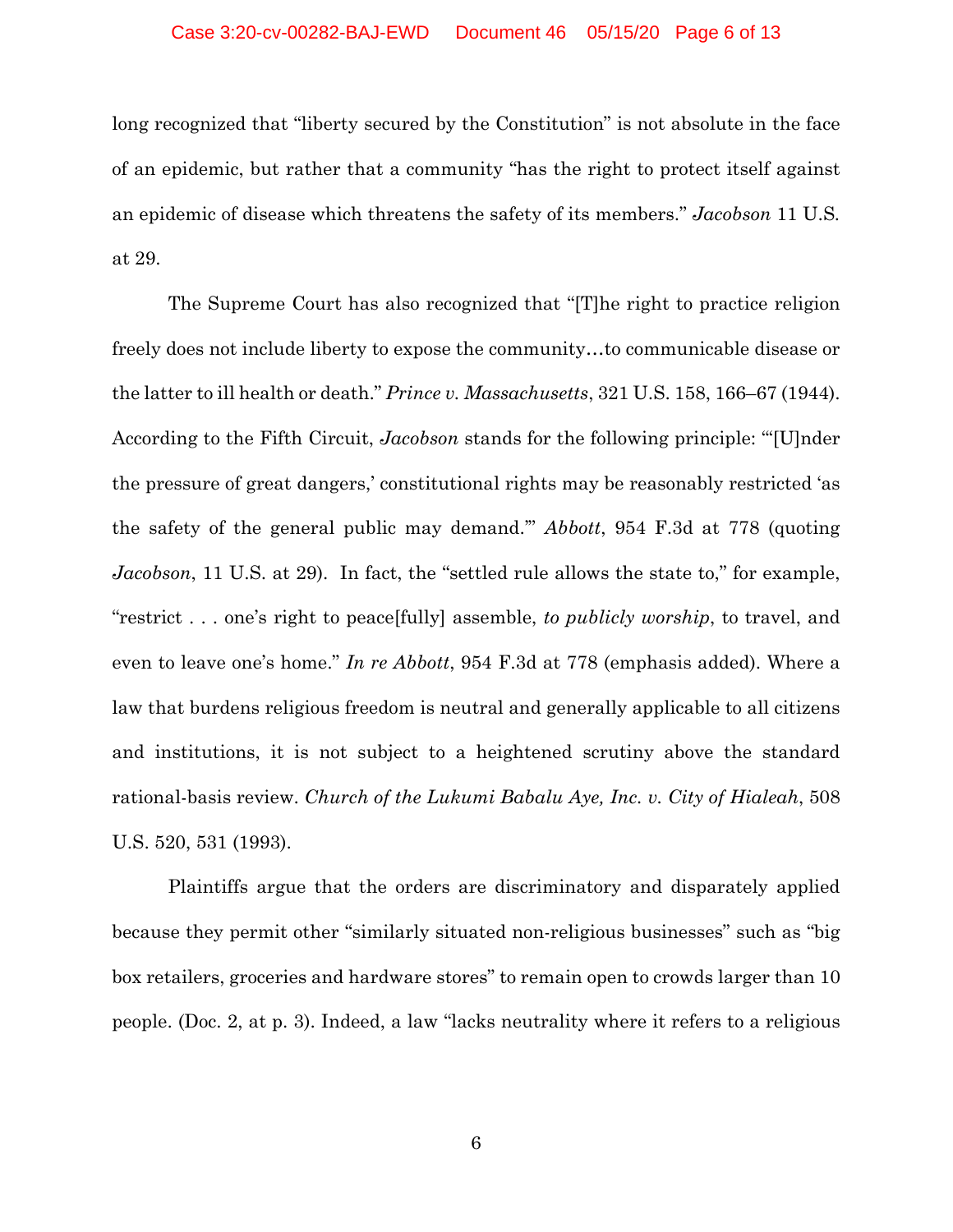#### Case 3:20-cv-00282-BAJ-EWD Document 46 05/15/20 Page 7 of 13

practice without a secular meaning discernable from the language or context." *Lukumi*, 508 U.S. at 533.

At the hearing on the instant Motion, Defendants argued that the transient, in-and-out nature of consumer interaction with businesses, like those identified by the Plaintiff, are markedly different from the extended, more densely packed environments of churches, or from nonessential businesses that *have* been fully closed, including aquariums, museums, arcades, theaters, bars, gymnasiums, and more. (Doc.  $1-2$ , at p. 2). In fact, multiple versions of the proclamations thus far, including the version challenged by Plaintiffs, have even classified "travel to and from places of worship" as an essential activity, thereby implying that it is permissible under the order to visit churches, and by extension, that churches may continue to conduct worship services. (*Id*., at 2, 20; Doc. 1–3 at p. 8). The text of the Governor's orders therefore supports Defendants' contentions that the orders neither target religion nor lack a neutral, secular meaning—specifically, the promotion and protection of public health.

As clarified by a recent ruling by the Fifth Circuit, constitutional rights, including the right to peaceably assemble and publicly worship, may be reasonably restricted by the state "as the safety of the general public may demand" under the pressure of great dangers like COVID-19. *In re Abbott*, 954 F.3d 772, 778 (5th Cir. 2020). The court in *Abbott* described the "bottom line" for such restrictions:

"[W]hen faced with a society-threatening epidemic, a state may implement emergency measures that curtail constitutional rights so long as the measures have at least some 'real or substantial relation' to the public health crisis and are not 'beyond all question, a plain,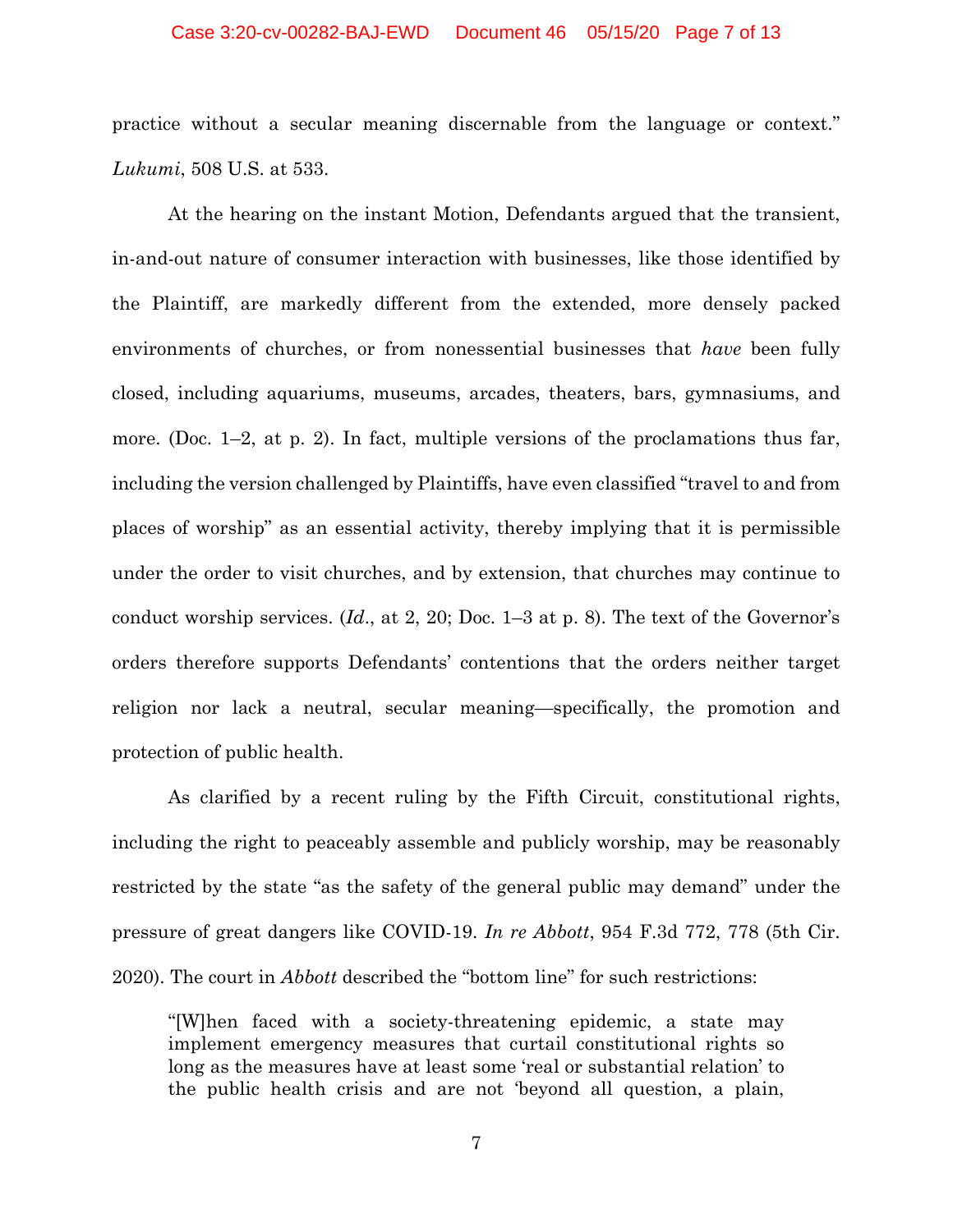palpable invasion of rights secured by the fundamental law.'"

*Id*. at 784, citing *Jacobson*, 197 U.S. at 31. The court specifically instructed that "*all*  constitutional rights may be reasonably restricted to combat a public health emergency." *Id*. at 786 (emphasis in original).

The Court finds that there is a substantial relationship between the occupancy limitations in the Governor's orders and the current severe public health crisis. Such restrictions are directly intended to limit the contact-based spread of COVID-19.5 Additionally, like the law at issue in *Jacobson*, Proclamation No. 52 JBE 2020 is not a complete ban on Plaintiffs' rights as alleged by Plaintiffs. Under the terms of the order, Plaintiffs have been free to hold outdoor services with as many congregants as they would like and nothing in the orders proscribes, inhibits or regulates the content of their religious speech. Plaintiffs have always been free to fully exercise their rights to assembly, although for smaller numbers of congregants. *Id.* at 789.

Plaintiffs' Establishment Clause claim is equally unlikely to succeed, as imposing harms on third parties by exempting religious exercise from requirements of the law may impermissibly favor the benefited religion over non-beneficiaries. *Estate of Thornton v. Caldor, Inc*., 472 U.S. 703, 709–10 (1985). The Supreme Court held in *Estate of Thornton* that a Connecticut statute violated the Establishment Clause by providing Sabbath observers with an absolute right not to work on their

<sup>5</sup> *See* The President's Coronavirus Guidelines for America, 30 Days to Slow the Spread (March 31, 2020), https://www.whitehouse.gov/briefings-statements/coronavirus-guidelines-america (last visited May 15, 2020) (recommending, among other hygienic and distancing measures, that gatherings in groups of more than 10 people be avoided in order to slow the spread of COVID-19).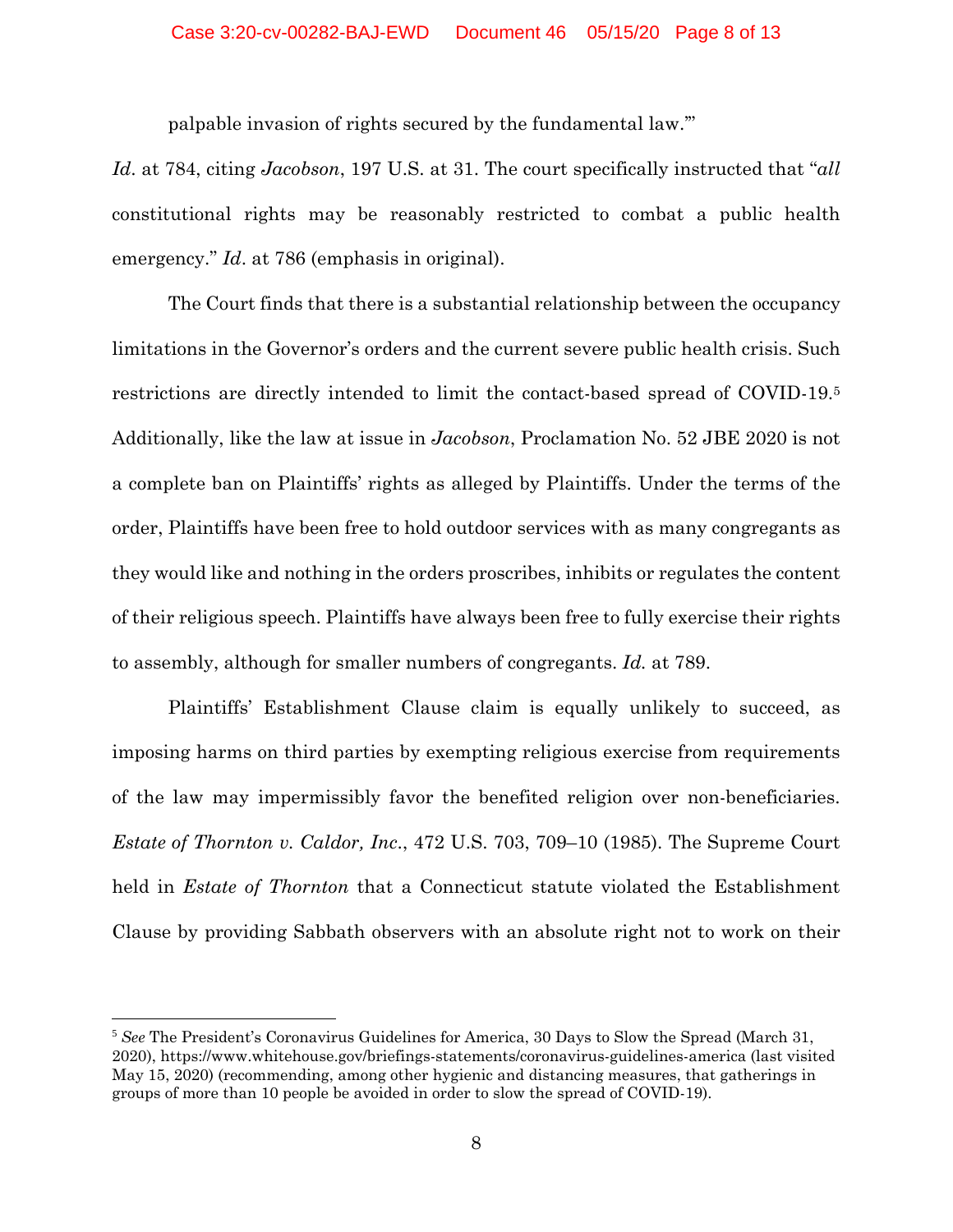chosen sabbath. *Id.* at 703. A statute (or order) must not have a primary effect of advancing or inhibiting religion. *Id*. Shielding Plaintiffs' congregation of 2,000 from the Governor's orders based solely upon their preference to assemble larger groups for their services may amount to a carveout that is not available to other non-religious businesses, in violation of the Establishment Clause.

Next, Plaintiffs fail to adequately demonstrate that the balance of equities supports their position. As Plaintiffs would have it, the equities tip decidedly in their favor because "even minimal infringements upon [Plaintiffs'] First Amendment values constitutes irreparable injury" and that the State of Louisiana is "in no way harmed" by issuance of an injunction of the Governor's orders. (Doc. 2–2 at p. 14). Plaintiffs proceed to argue that "there can be no comparison between the irreparable and unconscionable loss of First Amendment freedoms suffered by Plaintiffs absent injunctive relief and the *non-existent interest* the State has in enforcing unconstitutional Governor's Agency Orders." *Id*. (emphasis added).

Plaintiffs make no mention of Proclamation No. 25 JBE 2020, which provides in § 1 that "a statewide public health emergency is declared…as a result of the imminent threat posed to Louisiana citizens by COVID-19" (Doc.  $1-3$ , at p. 15). Yet, the Fifth Circuit has acknowledged that "a community," or in this case, the State of Louisiana, "has the right to protect itself against an epidemic of disease which threatens the safety of its members." *See In re Abbott*, 954 F.3d at 783. Indeed, "*Jacobson* instructs that *all* constitutional rights may be reasonably restricted to combat a public health emergency," and including the right of the public to freely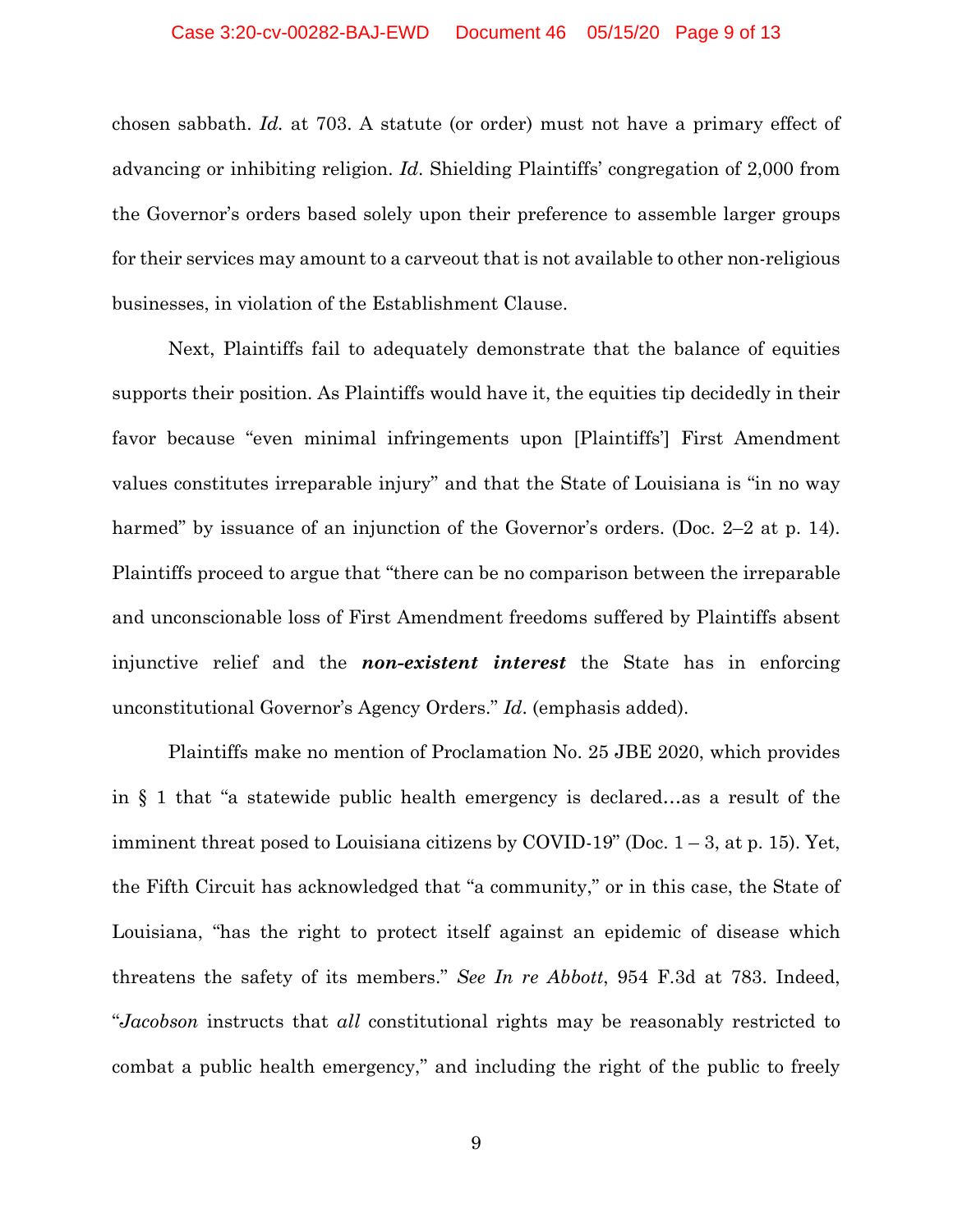exercise religion in the manner of its choosing in light of COVID-19. *In re Abbott*, 954 F.3d at 786 (emphasis in original). Plaintiff's conclusory statement fails to demonstrate that their rights, which are not absolute, outweigh the lives and health of Louisiana's population.

With respect to the final factor, Plaintiffs simply argue that upholding constitutional rights generally serves the public interest, and therefore protection *ipso facto* is in the interest of the public. (Doc. 2–2, at p. 14–15). Again, Plaintiffs are silent on the counterbalancing considerations of public health that the Court is obligated to consider when evaluating the public interest. "[A] court must at the very least weigh the potential injury to the public health when it considers enjoining state officers from enforcing emergency public health laws." *Abbott*, 954 at 791–92. Once again, Plaintiffs have failed to demonstrate that the public interest, the health and lives of the people of Louisiana, is best served by exempting them from the neutral, orders of the Governor.

To be sure, the Court recognizes that the Governor's order in this case, like in all cases, is "presumed to be constitutional, and the burden of showing [it] to be unconstitutional is on the challenging party, not on the party defending the [Governor's order]." *See New York State Club Ass'n, Inc. v. City of New York*, 487 U.S. 1, 17 (1988). Therefore, and to that end, the Court *must* uphold a Governor's order implementing reasonable restrictions on the public's constitutional rights in the midst of a national pandemic, especially when, as here, the Plaintiffs fail to show that the Governor's order bears no "real or substantial relation to the public health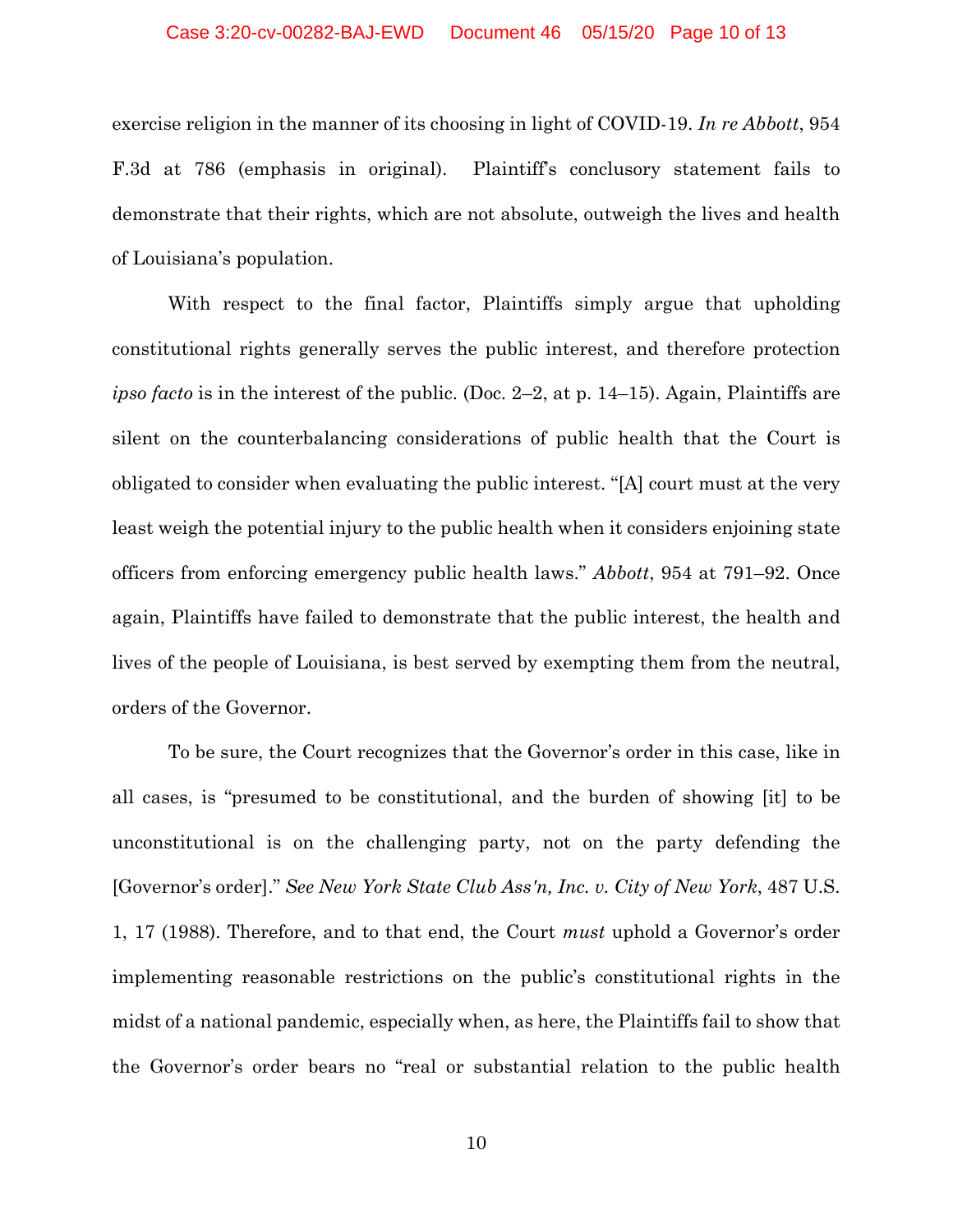crisis." *See In re Abbott*, 954 F.3d at 786 (internal quotations omitted) Plaintiffs' also fail to demonstrate that the Governor's order is "beyond all question, a plain, palpable invasion of the [Plainiff's constitutional] right[s]." *See In re Abbott*, 954 F.3d at 786 (internal quotations omitted). Plaintiffs have not (and cannot) make such a showing. A plain reading of the Governor's order demonstrates that it is neutral with respect to religion; that is, the Governor's order restricts religious and non-religious gatherings to the *exact* same extent and degree. See, *Employment Division v. Smith*, 494 U.S. 872, 883 (1990).

Additionally, as noted during the hearing on this Motion, the Court finds that Plaintiffs fail to establish a likelihood of success on the merits as to any claims asserted against Defendants Chief Corcoran and Sheriff Gautreaux. Plaintiffs' allegations against Defendant Corcoran are simply that he issued six misdemeanor summonses to Plaintiff Spell for violation of the Governor's orders, which Plaintiffs deficiently argue are not law. (Doc. 1,  $\P$  24; Doc. 2–2 at p. 5). Plaintiffs' claim that Plaintiff Spell's rights were violated through "threat of or actual arrest" by Defendant Gautreaux for the exercise of his religious freedoms also lacks merit. (Doc. 1, at ¶ 24). No evidence has been offered by Plaintiff to show that, despite Plaintiff Spell's repeated defiance of the Order (when he conducted numerous worship services after the issuance of the order yet was not arrested), that a real and imminent threat was presented by Defendant Gautreaux in arresting him. Indeed, Plaintiffs' counsel conceded at the hearing that Plaintiff Spell's only actual arrest was the result of the assault charges indirectly related to this proceeding.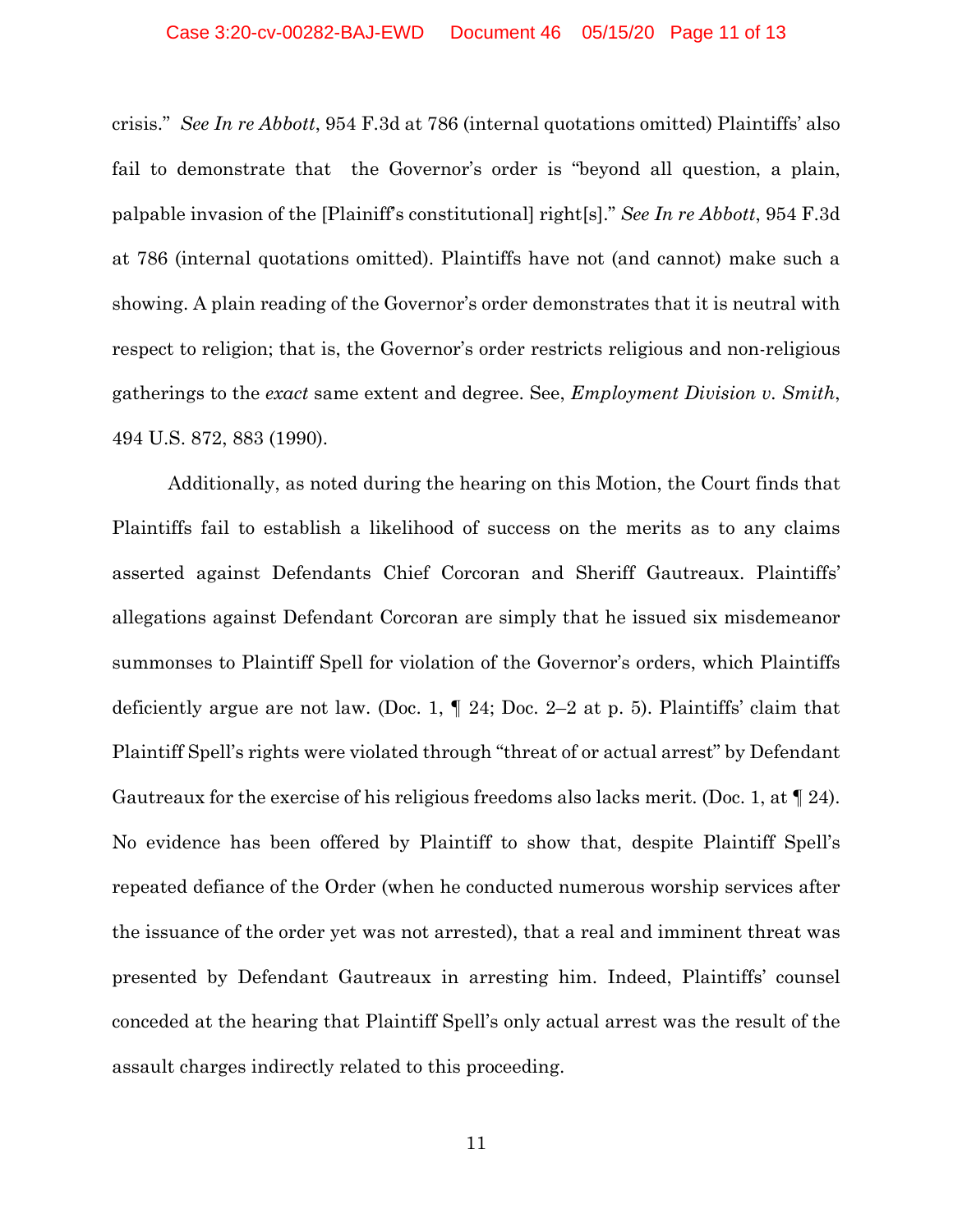#### Case 3:20-cv-00282-BAJ-EWD Document 46 05/15/20 Page 12 of 13

Lastly, the Court notes that Defendants have argued extensively that Plaintiffs' claims are rendered moot by the Governor's latest Order, Proclamation No. 58 JBE 2020, which is effective as of today, May 15, 2020. Under  $\S 2(G)(4)(a)$ -(b) of the latest Proclamation, churches and other faith-based organizations are permitted to hold indoor services with up to 25% capacity of total occupancy as determined by the State Fire Marshal. In addition, Plaintiffs remain free to conduct outdoor services, to which they have always been entitled, for as many congregants as they wish to host. Because the 10-person indoor limit that forms the basis of Plaintiffs' Complaint and Motion is no longer in effect, Defendants argue that the Motion, and even the entire case, is moot. (Doc. 25, at p. 1).

The Court finds merit in the argument, given that the complained of restriction is no longer imposed on the Plaintiffs. Defendants have filed separate motions to dismiss in which they fully articulate these arguments. (Docs. 25, 26). Plaintiffs nonetheless insist that they are entitled to monetary damages and attorneys' fees for the alleged violation of their rights. The Court will take up such matters at a later stage in these proceedings.